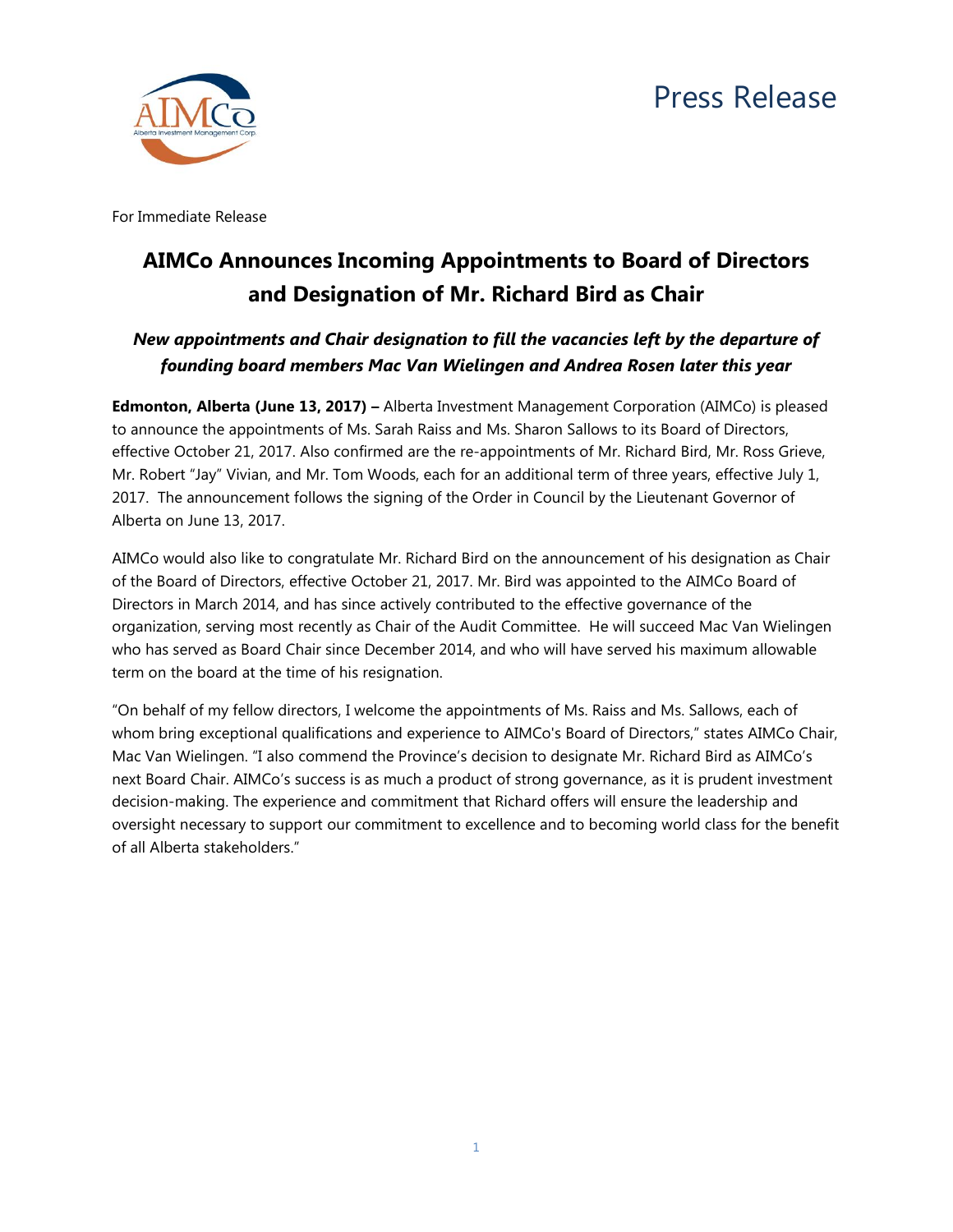### **Biographical Notes**

### **New Appointments (Effective October 21, 2017)**

**Sarah Raiss** retired in August, 2011 as Executive Vice-President of Corporate Services from TransCanada Corporation. She brings over 35 years of experience encompassing various board positions and executive and management positions in engineering, operations, strategy, merger & acquisition integration, governance, human resources, information technology, and marketing. Ms. Raiss is currently a member of the Board of Loblaw Companies Ltd. (Governance and Pension Committee), Vermillion Energy Inc. (Chair of Governance & HR Committee, and member of HSE Committee), Ritchie Bros (Chair of Compensation Committee), Commercial Metals Co. (Chair of Compensation Committee, and member of Nominating & Corporate Governance). She is a former member of the Canadian Oil Sands Ltd. Board (Chair of Corporate Governance & Compensation Committee, and member of Audit Committee). Ms. Raiss has a B.Sc. in Applied Mathematics and an MBA, both from the University of Michigan.

**Sharon Sallows** is currently a member of the Board of Trustees of RioCan REIT (former Chair of the Investment Committee, Chair of the Human Resources and Compensation Committees, and a member of the Audit Committee), a member of the Board of Trustees of Chartwell Retirement Communities REIT (member of the Investment, and Nominating, Compensation and Governance Committees), and a former member of the Board of Directors of the Ontario Teachers' Pension Plan (former Chair of HRCC and Governance Committees). Until 2009, Ms. Sallows was a principal of Ryegate Capital Corporation which engaged in merchant banking as well as the provision of financial and strategic advisory services to institutional and corporate clients. Ms. Sallows is a former Executive Vice President, Finance of MICC Properties Inc. and previously held various positions at the Bank of Montreal, including Senior Vice President, Real Estate, Corporate Banking. Ms. Sallows received a B.A. from Carleton University, a M.Sc. from the London School of Economics, a Ph.D. from The Wharton School, University of Pennsylvania and also holds the ICD.D designation.

## **Re-Appointments (Effective July 1, 2017) Chair Designation (Effective October 21, 2017)**

**J. Richard Bird** retired from Enbridge Inc. in early 2015, having served as Executive Vice President, Chief Financial Officer and Corporate Development, and various other roles including Executive Vice President Liquids Pipelines, Senior Vice President Corporate Planning and Development, and Vice President and Treasurer. Mr. Bird serves on the Board of Directors or Trustees of Enbridge Energy Partners L.P., Enbridge Pipelines Inc., Enbridge Income Fund Holdings Inc. and Bird Construction Company Inc. He is also a member of the Investment Committee of the University of Calgary Board of Governors. Mr. Bird was named Canada's CFO of the Year for 2010. He holds a B.A. from the University of Manitoba, MBA and PhD from the University of Toronto, and has completed the Advanced Management Program at Harvard Business School.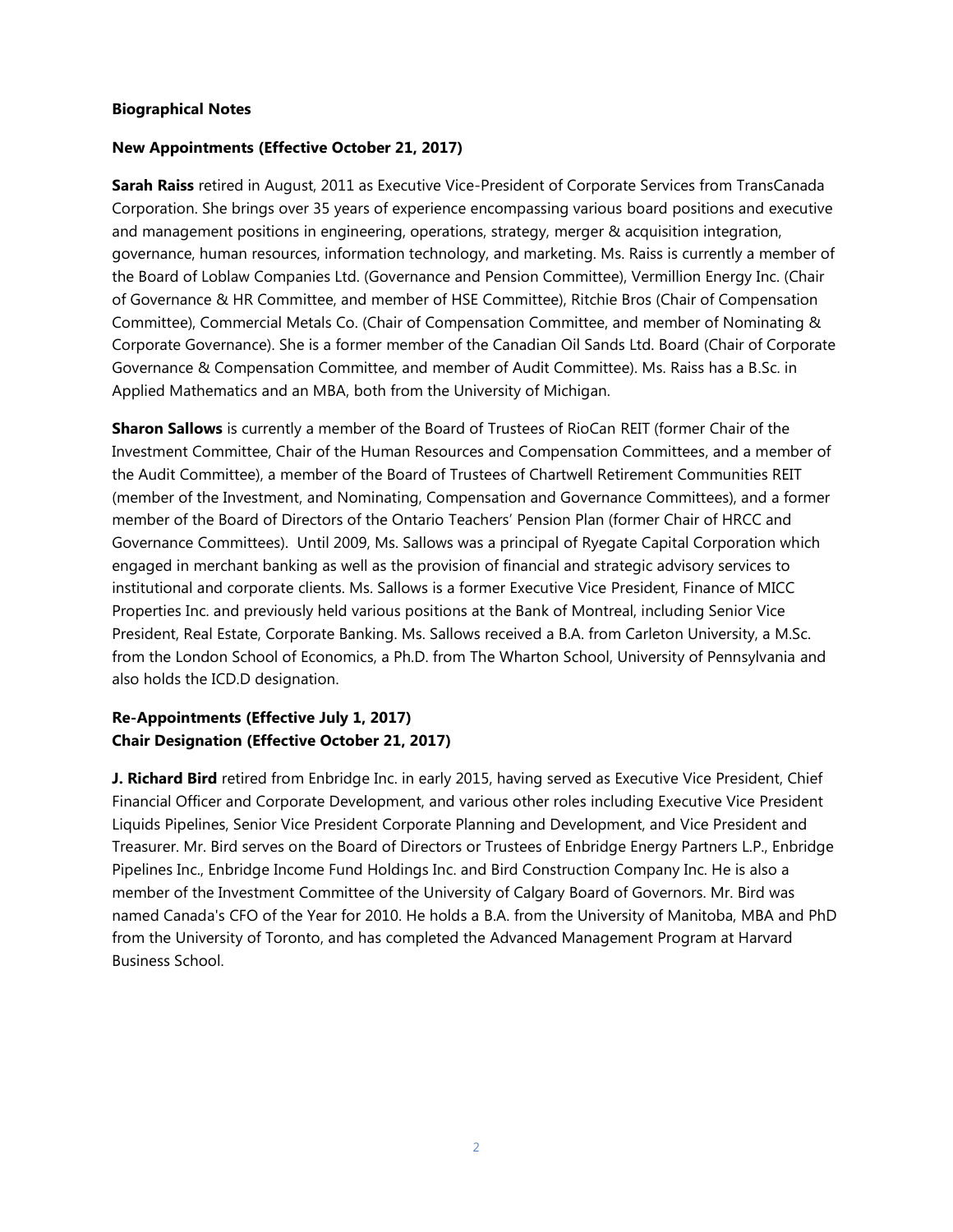## **Re-Appointments (Effective July 1, 2017)**

**Ross A. Grieve** is the Board Vice Chair of PCL Employee Holdings Ltd. and PCL Construction Holdings Ltd., the senior governing entities of the PCL family of companies. He served as President and Chief Executive Officer of PCL from 1997 to October 31, 2009, and as chair from November 1, 2009 to 2016. Recent awards include 2007 Junior Achievement of Northern Alberta and Northwest Territories Business Hall of Fame Inductee and the 2009 Canada's Outstanding CEO of the Year™ sponsored by the National Post, Deloitte and the Caldwell Partners. Ross is Board Chair for Inn at the Forks Hotel in Winnipeg, Manitoba, and is on the Board of Maggnum Ventures Inc., Junior Achievement of Northern Alberta and Northwest Territories, and Melcor Developments Ltd. He is an Advisor Board Member for KingSett Capital Income Fund. Ross earned a B.Sc. in Civil Engineering from the University of Manitoba in 1969.

**Robert L. "Jay" Vivian** is the former Managing Director of the \$100 billion IBM Retirement Funds system. Mr. Vivian is on the Board of Directors and Investment Committee of ICMA-RC, and is the founding Chair of the Investment Committee, a member of the Board and the Executive Committee, and Corporate Secretary, of the Committee on Investment of Employee Benefit Assets, the \$2 trillion trade group of U.S. corporate retirement funds. He is also on the Investment & Pension Subcommittee for the charity United Way Worldwide, and is a member and Governance Fellow of the National Association of Corporate Directors. He holds a B.A. in Mathematics from Bowdoin College, MBA from Harvard Business School, and CFA® Charter from the CFA Institute.

**Tom Woods** spent his entire career with CIBC and Wood Gundy, the predecessor firm of CIBC World Markets. He started in Investment Banking, advising companies raising financing in the equity and debt capital markets as well as mergers and acquisitions, and later was Head of Canadian Corporate Banking, Chief Financial Officer, Chief Risk Officer, and retired in 2014 as Vice Chairman. Mr. Woods also serves on the boards of Bank of America Corporation; the CIBC Children's Foundation; the Board of Advisors of the Department of Mechanical and Industrial Engineering, University of Toronto; Jarislowsky Fraser Limited; and St. Joseph's Health Centre. Mr. Woods has a B.A. Sc. in Industrial Engineering from University of Toronto, and MBA from Harvard Business School.